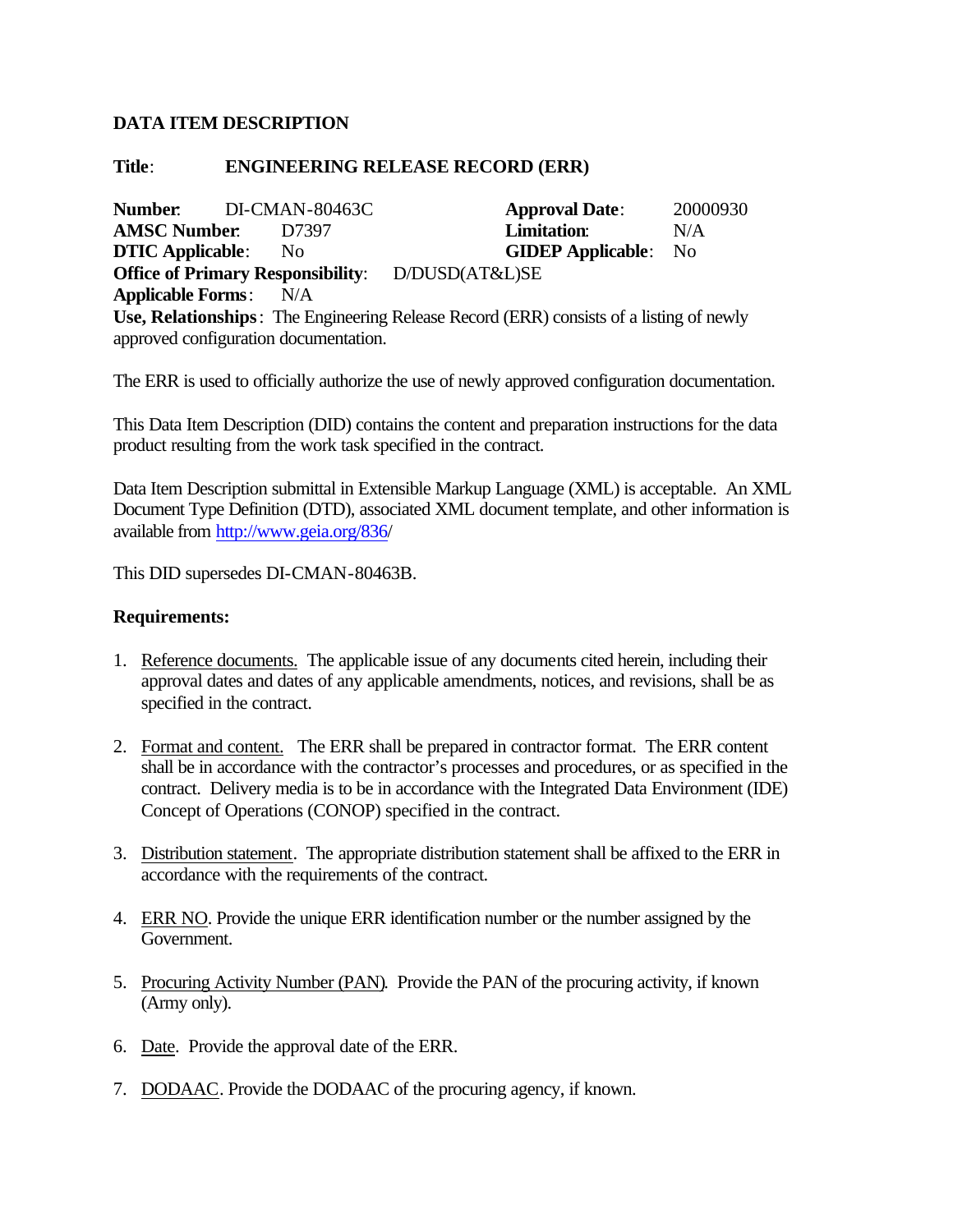- 8. Baseline Established or Changed. Identify the configuration baseline established or changed, i.e., functional, product or allocated.
- 9. Type of Release. Indicate whether release is establishing a baseline (initial) or a change to the established configuration baseline.
- 10. ECP Identifier/Date Approved. Provide the ECP identifier and the date approved, when applicable.
- 11. Functional Assembly Nomenclature. Provide part number and functional assembly nomenclature of the lowest functional assembly(s) to which the ERR applies as agreed to by the procuring activity.
- 12. System or Configuration Item Nomenclature and Part Number. Provide the system or configuration item nomenclature and part number.
- 13. Remarks or Miscellaneous. Provide the identification numbers of additional ECPs, when applicable. Also provide the item which the documentation identifies, e.g., system specification, minor item, configuration item, critical component, partial or complete releases, or any other remarks pertinent to the data being released.
- 14. Data Released or Revised. For each document and sheet, provide a separate line entry with the following data. EXCEPTION: Multi-sheet documents will be entered as a single line entry when all sheets are maintained at the same revision level.
	- a. CAGE Code. Provide the CAGE Code or equivalent (e.g. DUNS) of the document listed.

| <b>Drawings and Associated Lists</b> |                             |  |
|--------------------------------------|-----------------------------|--|
| <b>CODE</b>                          | <b>DOCUMENT TITLE</b>       |  |
| AL                                   | <b>Application List</b>     |  |
| <b>DL</b>                            | Data List                   |  |
| <b>DWG</b>                           | Drawing                     |  |
| ID                                   | <b>Indentured Data List</b> |  |
| $\mathbb{L}$                         | <b>Index List</b>           |  |
| PL                                   | Parts List                  |  |
| WL.                                  | Wire List                   |  |

b. Type. Provide document type code as shown in the following tables.

| <b>Specifications</b> |                                                       |  |
|-----------------------|-------------------------------------------------------|--|
| CODE                  | <b>DOCUMENT TITLE</b>                                 |  |
| B1                    | Prime Item Development Specification or comparable    |  |
|                       | commercial or non-U.S. document                       |  |
|                       | Critical Item Development Specification or comparable |  |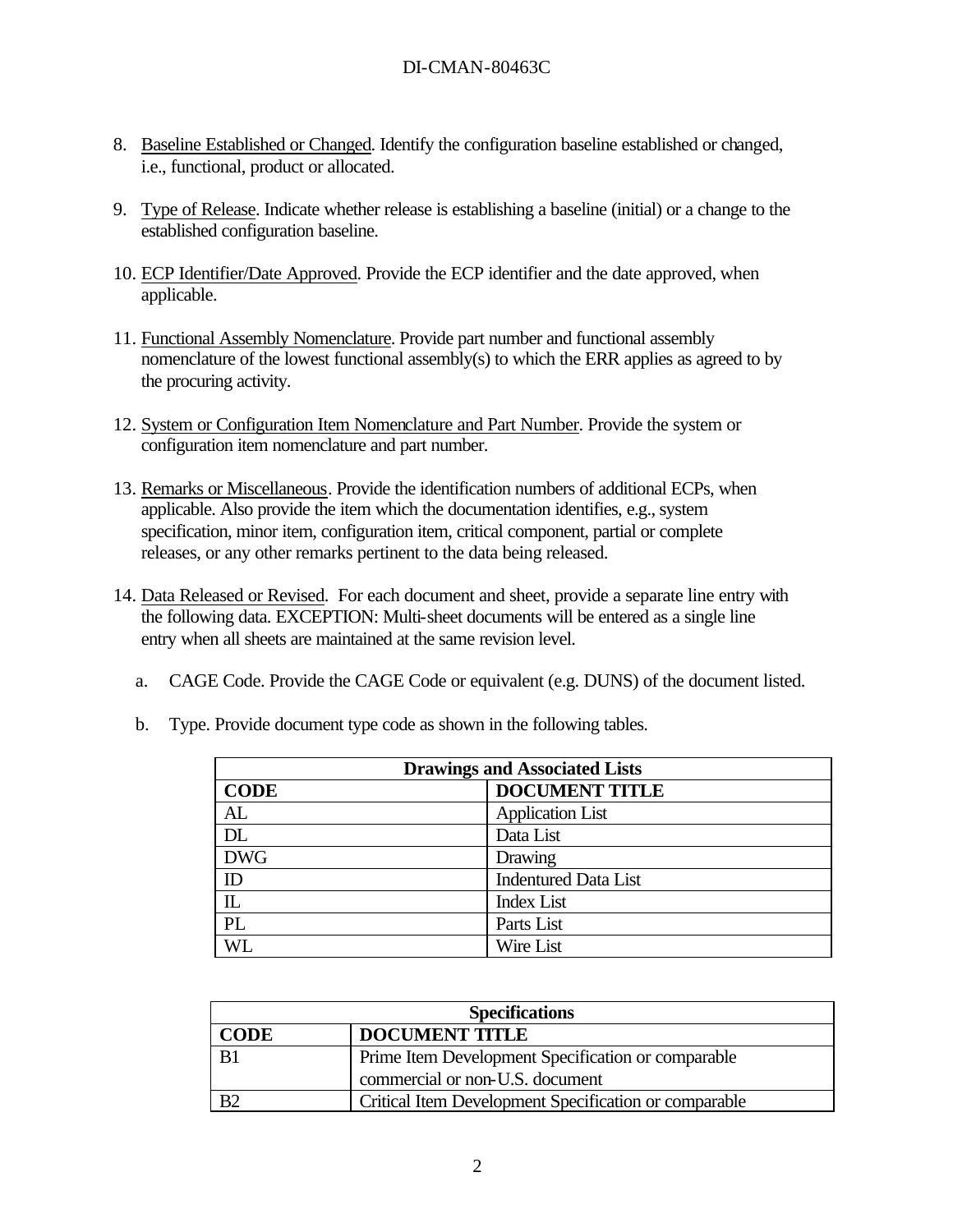| <b>Specifications</b> |                                                               |  |
|-----------------------|---------------------------------------------------------------|--|
| <b>CODE</b>           | <b>DOCUMENT TITLE</b>                                         |  |
|                       | commercial or non-U.S. document                               |  |
| B <sub>3</sub>        | Non-Complex Item Specification or comparable commercial       |  |
|                       | or non-U.S. document                                          |  |
| <b>B4</b>             | Facility or Ship Specification or comparable commercial or    |  |
|                       | non-U.S. document                                             |  |
| C1A                   | Prime Item Product Function Specification or comparable       |  |
|                       | commercial or non-U.S. document                               |  |
|                       |                                                               |  |
| C1B                   | Prime Item Product Fabrication Specification or comparable    |  |
|                       | commercial or non-U.S. document                               |  |
| C2A                   | Critical Item Product Function Specification or comparable    |  |
|                       | commercial or non-U.S. document                               |  |
| C2B                   | Critical Item Product Fabrication Specification or comparable |  |
|                       | commercial or non-U.S. document                               |  |
| C <sub>3</sub>        | Non-Complex Item Product Fabrication Specification or         |  |
|                       | comparable commercial or non-U.S. document                    |  |
| C <sub>4</sub>        | Inventory Item Specification or comparable commercial or      |  |
|                       | non-U.S. document                                             |  |
| <b>IRS</b>            | Interface Requirements Specification as defined in EIA/IEEE-  |  |
|                       | 12207 or comparable commercial or non-U.S. document           |  |
| <b>IS</b>             | Item Specification as defined in MIL-STD-961 or comparable    |  |
|                       | commercial or non-U.S. document                               |  |
| <b>MFR</b>            | Manufacturer's Specification as defined by best commercial    |  |
|                       | practices                                                     |  |
| <b>MS</b>             | Material Specification as defined in MIL-STD-961 or           |  |
|                       | comparable commercial or non-U.S. document                    |  |
| <b>PS</b>             | Process Specification as defined in MIL-STD-961 or            |  |
|                       | comparable commercial or non-U.S. document                    |  |
| <b>SPS</b>            | Software Product Specification as defined in EIA/IEEE-        |  |
|                       | 12207 or comparable commercial or non-U.S. document           |  |
| <b>SRS</b>            | Software Requirements Specification as defined EIA/IEEE-      |  |
|                       | 12207 or B5 Software Development Specification or             |  |
|                       | comparable commercial or non-U.S. document                    |  |
| SS                    | Software Specification as defined in MIL-STD-961 or           |  |
|                       | comparable commercial or non-U.S. document                    |  |
| <b>SYS</b>            | System Specification as defined in MIL-STD-961, or            |  |
|                       | System/Segment Specification as defined in EIA/IEEE-12207     |  |
|                       | or comparable commercial or non-U.S. document                 |  |

| <b>Software Support Documents</b> |                                                       |  |
|-----------------------------------|-------------------------------------------------------|--|
| <b>CODE</b>                       | <b>DOCUMENT TITLE</b>                                 |  |
| <b>CRISD</b>                      | <b>Computer Resources Integrated Support Document</b> |  |
| <b>CSOM</b>                       | Computer system Operator's Manual                     |  |